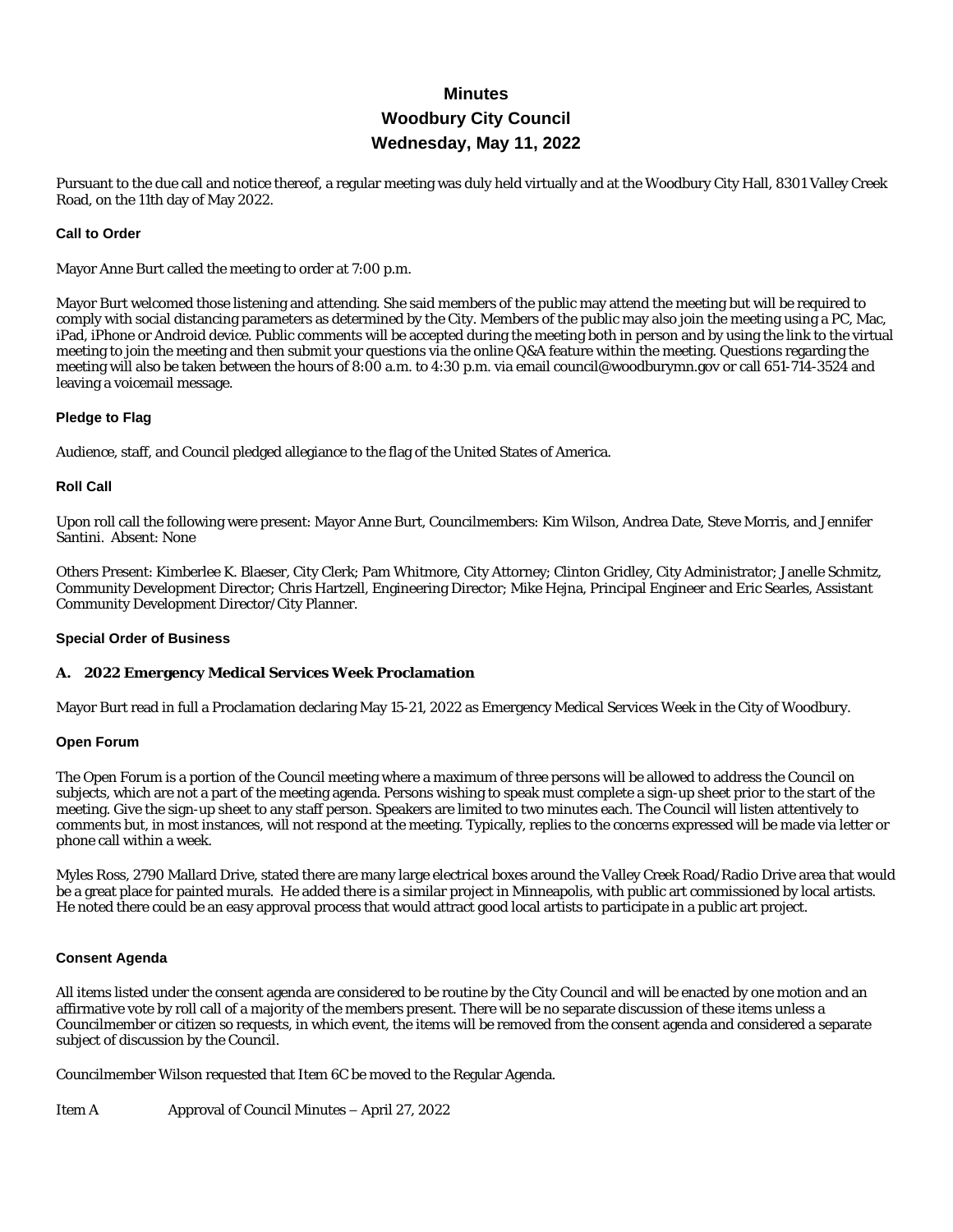- Item B To adopt a motion to approve Copper Hills, Final Plat, Project No. 33-2022-00485; and to authorize the Mayor and City Administrator to execute the Development Agreement with all approvals subject to the conditions as outlined in Council Letter 22-132:
- 1. All conditions of Planned Unit Development and Preliminary Plat approval shall remain in full force and effect.
- 2. The Final Plat shall include all necessary easements to match the utility plans being prepared by the City's consultant engineer.
- 3. The final street names shall be reviewed and approved by the Chief Building Official.
- 4. This Final Plat approval shall be contingent on meeting all required findings of Section 21-16 of the Woodbury City Code.
- 5. Prior to the release of the Final Plat, a Development Agreement shall be executed.
- 6. The Developer shall be financially responsible for 100 percent of all storm sewer, sanitary sewer and water main area and connection charges applicable to the property. These charges are identified in a preliminary report prepared for the project and shall be in the Development Agreement.
- 7. Plat approval and release shall be conditional on adherence to all requirements of the city attorney, including, but not necessarily limited to, any express requirements contained in the city attorney's plat opinion.
- 8. Prior to the release of the Final Plat, all permanent easements and rights-of-way (ROW) necessary for existing and proposed street and utility improvements within the plat boundary shall be granted to the City at no cost or paid for by the Developer.
- 9. All standard front, rear and side yard lot easements shall be shown on the plat. Standard front and rear yard easements are 10 feet and side yard easements are five (5) feet. Where public utilities are adjacent to side or rear lot lines, easements shall be a minimum of 10 feet wide on each side of the lot line. If the utilities are deeper than 10 feet, the easement width for each lot is calculated at a 1:1 depth-to-width ratio from the centerline of the utility. The easement width must then be adjusted to the nearest five-foot increment. If additional easements are not provided, then the layout of the watermain shall be adjusted.
- 10. The Final Plat shall be recorded prior to issuance of a building permit.
- 11. Park dedication shall be paid via a combination of cash in lieu of land dedication and land dedication. Payment shall be made prior to the release of the Final Plat.
- Item C Lake Road Trail Rehabilitation; Award Contract; Budget Amendment. This item was pulled from the Consent Agenda and moved to discussion.
- Item D To adopt the following resolution **Resolution Resolution 22-99**

**Resolution of the City of Woodbury, Washington County, Minnesota authorizing the Mayor and City Administrator to execute an engineering consulting services agreement with Bolton & Menk, Inc., for construction administration services for the Waypointe of Woodbury Addition Utility & Street Improvements Project (Private Construction).**

Item E To adopt the following resolution **Resolution 22-100**

**Resolution of the City of Woodbury, Washington County, Minnesota amending the assessment roll for the 2021 Roadway Rehabilitation project and authorizing the Mayor and City Administrator to execute the Settlement Agreement between the City of Woodbury and KLLR Realty, LLC.**

Item F To adopt the following resolution **Resolution 22-101**

**Resolution of the City of Woodbury, Washington County, Minnesota approving the Cooperative Agreement between the City of Woodbury and Washington County for Construction Cost of CSAH 19 (Woodbury Drive) and Local Road Landscaping Project.**

To adopt the following resolution **Resolution 22-102**

**Resolution of the City of Woodbury, Washington County, Minnesota approving Amendment No. 1 to the Cooperative Agreement between the City of Woodbury and Washington County for the maintenance of CSAH 19 (Woodbury Drive) and Local Roads Capacity and Safety Improvement Project.**

Item G To adopt the following resolution **Resolution 22-103**

**Resolution of the City of Woodbury, Washington County, Minnesota approving the Cooperative Agreement between the City of Woodbury and Washington County for the construction cost of CSAH 18 (Bailey Road) & CSAH 19 (Woodbury Drive) Landscape Project.** 

To adopt the following resolution **Resolution 22-104 Resolution 22-104**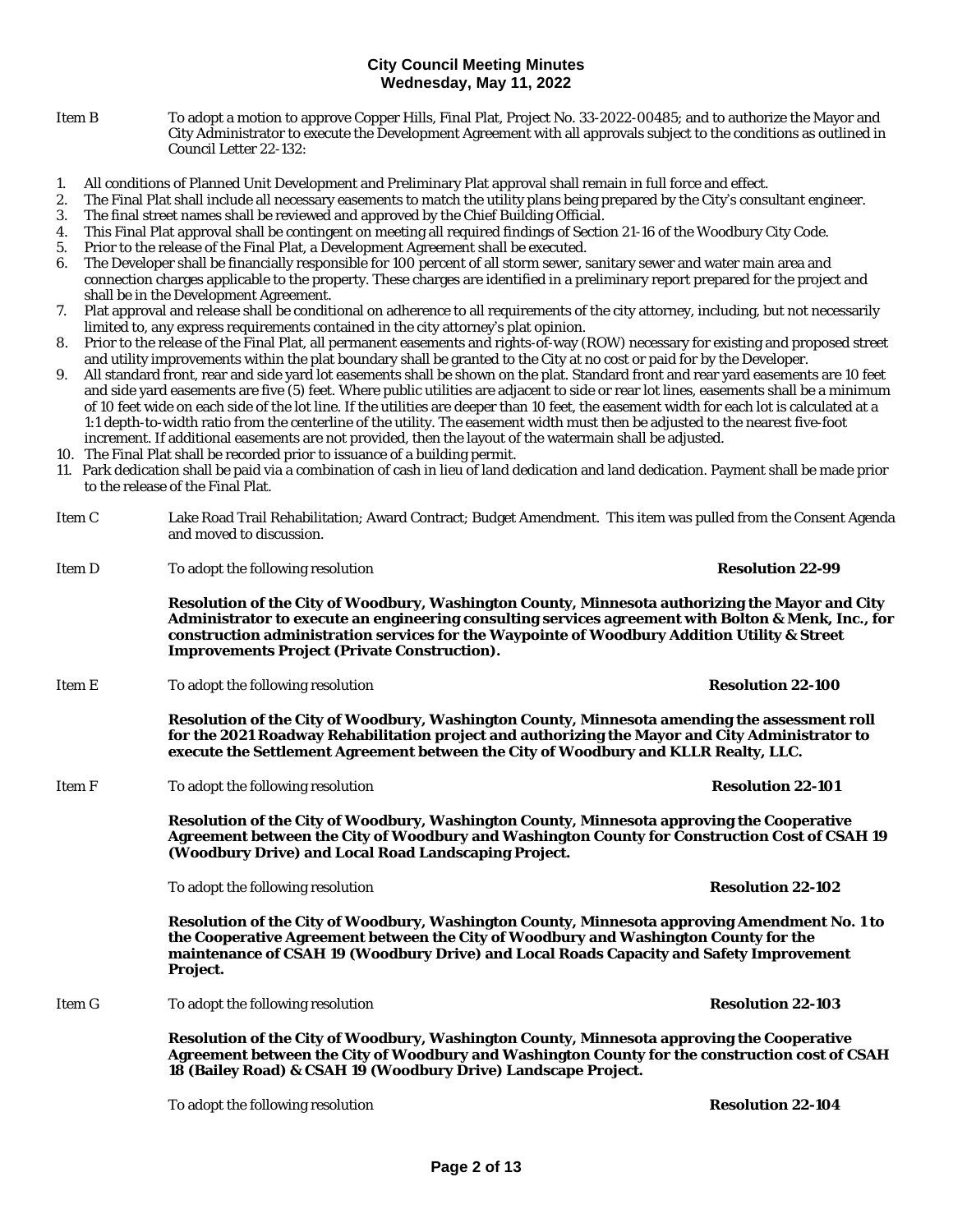**Resolution of the City of Woodbury, Washington County, Minnesota approving Amendment No. 1 to the Cooperative Agreement between the City of Woodbury and Washington County for the Maintenance of CSAH 18 (Bailey Road) Management and Safety Project.**  To adopt the following resolution **Resolution 22-105 Resolution of the City of Woodbury, Washington County, Minnesota approving Amendment No. 1 to the Cooperative Agreement between the City of Woodbury and Washington County for the Maintenance of CSAH 19 (Woodbury Drive) Corridor Management and Safety Improvement Project.** Item H To adopt the following resolution **Resolution 22-106 Resolution of the City of Woodbury, Washington County, Minnesota authorizing the use of Trunk Water and Sanitary Sewer Funds for the Glacial Valley Road/Trunk Utility Alignment Study.** Item I To adopt the following resolution **Resolution 22-107 Resolution of the City of Woodbury, Washington County, Minnesota authorizing the Mayor and City Administrator to execute an engineering consulting services contract with WSB, Inc., for construction administration services for the East Pointe Addition Utility & Street Improvements Project (Private Construction)** Item J To adopt the following resolution **Resolution Resolution 22-108 Resolution of the City of Woodbury, Washington County, Minnesota awarding the construction contract to Pember Companies, Inc., for the City Hall Parking Lot Improvements project and authorizing the Mayor and City Administrator to sign said contract.** Item K To adopt the following resolution **Resolution 22-109 Resolution of the City of Woodbury, Washington County, Minnesota approving Amendment No. 3 to the original Site Lease Agreement on the Hudson Road Water Tower with New Cingular Wireless PCS and authorizing the Mayor and City Administrator to sign the Amendment.** Item L To adopt the following resolution **Resolution 122-110 Resolution of the City of Woodbury, Washington County, Minnesota awarding a construction contract to Miller Excavating, Inc., in the amount of \$1,194,500.33 for the Hudson Road Turn Lanes at Karen Drive and Watermain Project and authorizing the Mayor and City Administrator to sign said contract.** Item M To adopt the following resolution **Resolution 22-111 Resolution of the City of Woodbury, Washington County, Minnesota authorizing Bolton & Menk, Inc., as the engineering consultant for the 2023 Roadway Rehabilitation Project and authorizing the preparation of revised preliminary reports.** Item N The abstract of bills includes payments made from the operating or project budgets for expenses of the city. The expenditures are from all funds of the city. Any purchased contracts requiring signature of the mayor and City Administrator is hereby approved. Staff recommends approval of the abstract of bills for April 22, 2022 in the amount of \$1,537,256.66 and April 29, 2022 in the amount of \$649,098.93. Councilmember Date moved, seconded by Councilmember Santini, to approve Consent Agenda Items 6A-6N with the exception of 6C.

## **Voting via voice:**

Kim Wilson – aye Andrea Date – aye Steve Morris – aye Jennifer Santini – aye Anne Burt – aye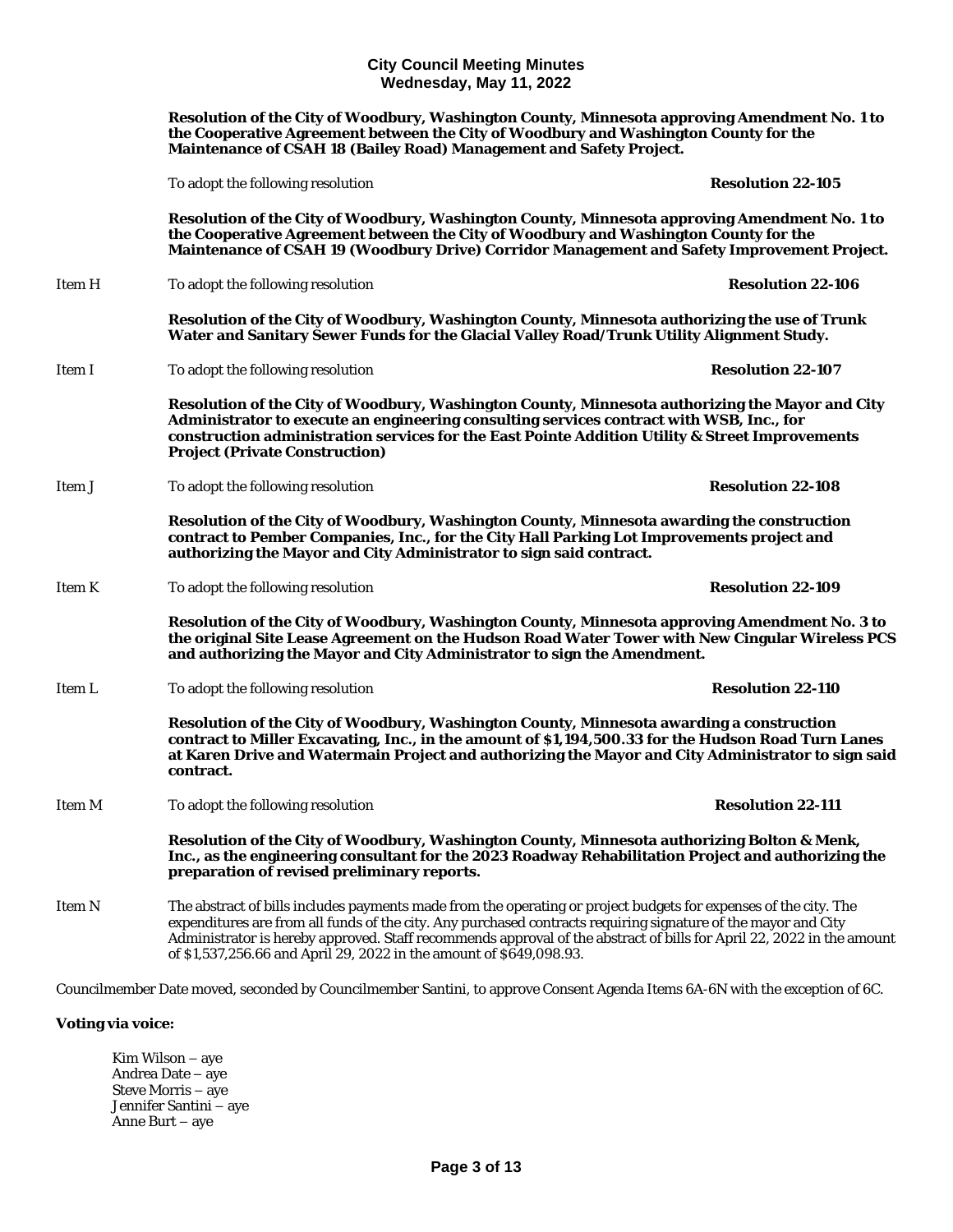## **Public Hearings**

#### **A. 690 Commerce Interior Car Sales at Crossroads Commerce Center; Conditional Use Permit; Project No. 03- 2022-00487**

Mayor Burt declared the public hearing open.

Community Development Director Janelle Schmitz reviewed an application for a Conditional Use Permit for motor vehicle sales – interior use only at 690 Commerce Drive. The property is zoned B4, Office Warehouse District, and indoor vehicle sales are allowed as a conditional use.

Ms. Schmitz stated a neighborhood meeting was held on April 4, 2022 with no residents in attendance. Planning Commission Chair Shannon Olsen stated the Planning Commission reviewed this application at their April 18, 2022 meeting, and a condition was added to the staff report regarding clean-up and disposal of spilled substances. The Planning Commission unanimously recommended City Council approval of the request for a Conditional Use Permit for Interior Car Sales.

Mayor Burt moved, seconded by Councilmember Morris, to close the public hearing.

Voting in Favor: Wilson, Date, Morris, Santini, Burt Absent:

Councilmember Date moved, seconded by Councilmember Morris,

To adopt the following resolution

To adopt the following resolution **Resolution 22-112**

**Resolution of the City of Woodbury, Washington County, Minnesota adopting findings of fact for the 690 Commerce Interior Car Sales at Crossroads Commerce Center, Project No. 03-2022-00487, subject to the conditions as outlined in Council Letter 22-144:**

- 1. No outdoor storage shall be allowed.<br>2. All vehicles shall be unloaded immed
- 2. All vehicles shall be unloaded immediately into the showroom or warehouse space.<br>3. Conditions for the original Commerce Center PUD and Final Site and Building Plan
- 3. Conditions for the original Commerce Center PUD and Final Site and Building Plan approval shall remain in full force and effect.
- 4. No banners, streamers, temporary directional signage, or window signs either adhered to or behind the glass shall be permitted.
- 5. No vehicle detailing, display or repair work will occur onsite.
- 6. Prior to the issuance of a building permit, the City shall approve plans, which adequately protect onsite sanitary and stormwater systems.
- 7. Semi-trucks shall not be allowed onsite for vehicle pick-up.

## **Voting via voice:**

Kim Wilson – aye Andrea Date – aye Steve Morris – aye Jennifer Santini – aye Anne Burt – aye

#### **B. Copper Ridge 9th Addition; Rezoning; Amended Planned Unit Development; Conditional Use Permit; Preliminary Plat and Site and Building Plan; Project No. 28-2021-00473**

Mayor Burt declared the public hearing open.

Ms. Schmitz reviewed a request from D.B. Land Development Company for a rezoning, amended planned unit development (PUD), Conditional Use Permit (CUP), preliminary plat, site and building plan for Copper Ridge 9th Addition. The property is currently zoned R1 and guided for low density mixed residential. The proposed preliminary plat would include a 3-story, 77-unit apartment building and 34 rental townhomes, and outlots for common area and stormwater management. The property is proposed to be rezoned from R1 to R4 which is standard when a property is being developed with public water and sewer systems.

Councilmember Morris stated a large crowd attended the Planning Commission meeting. He added he was disappointed in the public's lack of professionalism and respect. He apologized to the Planning Commissioners, who are all volunteers. He noted feedback is greatly appreciated and the City Council wants to hear it, but the meetings are not the time or place for personal attacks against Commissioners.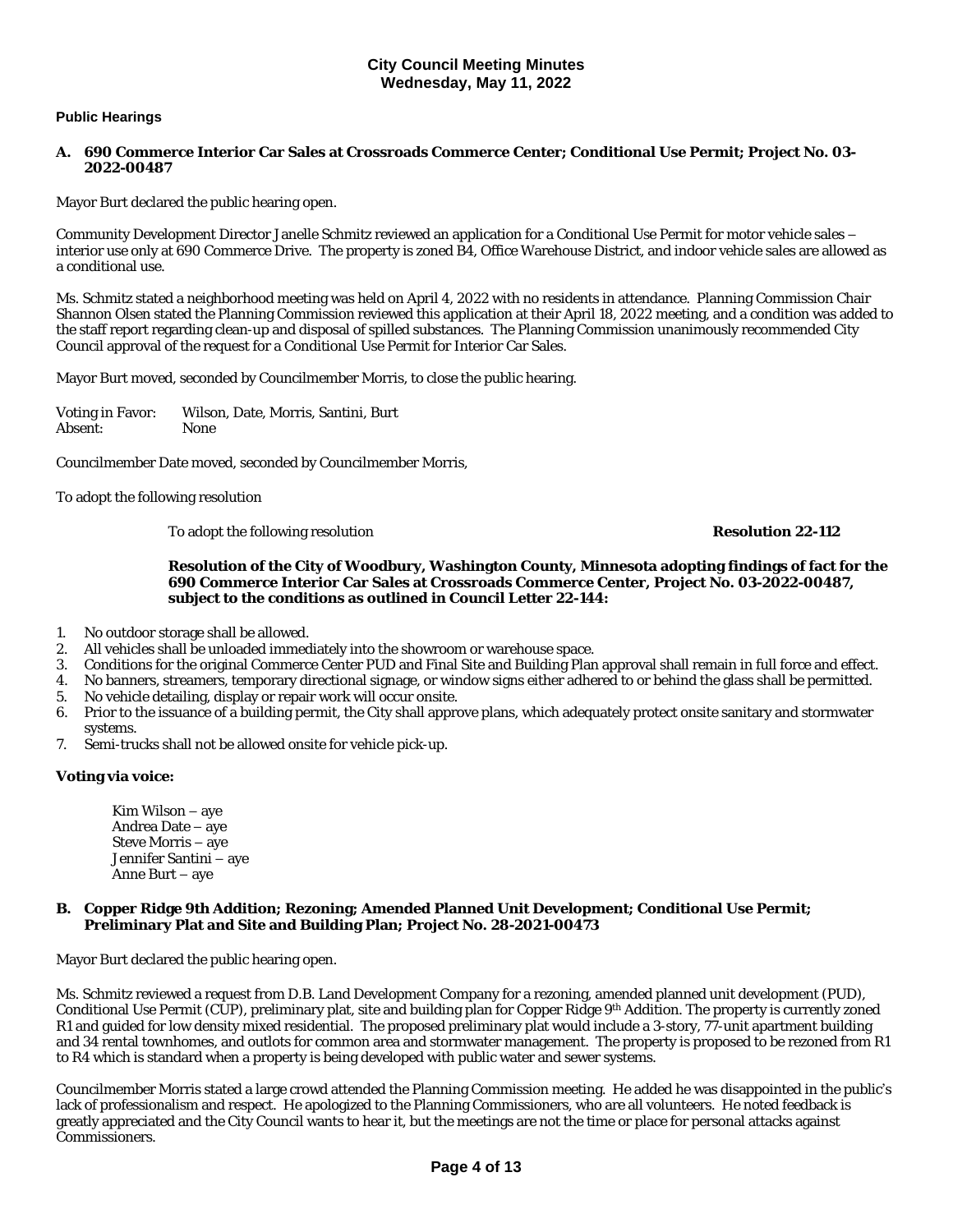Ms. Schmitz stated the amended PUD addresses adjusted parking ratios for the proposed apartment complex, which would total 139 spaces based on bedroom counts in the various units. She reviewed the original PUD for Copper Ridge, which was approved in 2017 and included a density transfer of 45 units to this parcel. She also reviewed the findings that are required for a conditional use permit, and how they relate to the proposed development.

Ms. Schmitz stated three neighborhood meetings were held – Jan 25, 2022; a virtual meeting on February 2, 2022; and a third meeting on April 19, 2022. Neighborhood meeting notices were sent to property owners within 500 feet, which for this project involved 173 addresses. Changes were made to the site plan based on feedback from neighbors, including the reduction of access points from 2 to 1, as well as increased landscape screening on the east and north. Concerns expressed by residents included rental property and maintenance concerns, crime, impact on property values, traffic, school district accommodation, landscaping and screening, pet relief areas, pedestrian access to schools and land use compatibility.

Planning Commission Chair Shannon Olsen reviewed questions regarding this application that had been raised by the Planning Commission as well as members of the public. A petition was signed by over 500 signatures residents of the area that are not in favor of this development. The applicant indicated that they have worked through the public process to get input and make this a more mutually beneficial project. Some concerns raised include public safety; water usage; retaining walls; whether crime studies have been completed; sustainability; exterior storage; whether similar applications have been denied in the past; crosswalks at all four corners of the roundabout; adjusting speed limits and whether a speed study is necessary; and trail connections. The application was approved by the Planning Commission on a 4-2 vote.

Mayor Burt acknowledged the following emails that were received by City Staff:

Brad Bombadier, 4759 Copper Circle (2 emails) Nadi Navsakar, gmail address Vercelin Lazar, 8793 Granite Circle Suzette Frith, gmail address Connie Giddings, 8607 Platinum Cove Greg Johnson, 4769 Copper Circle

Mayor Burt read the four questions submitted by Greg Larson, 4769 Copper Circle:

- 1. At the May 2 Planning Commission meeting there was discussion that part of stormwater holding pond south of Bailey Lake Road was included as part of development site plan? If this is true, was this done to add acreage to the site plan, to lower the density, to add green space? If so, is this legal or ethical?
- 2. What apartment complexes in Woodbury have been built a mile from a main thoroughfare and within a residential neighborhood of owned properties? I consider Bailey Road, Radio Drive, and Woodbury Drive to be main thoroughfares, but not Bailey Lake Road and Pioneer Drive due to many roundabouts and lower posted speeds.
- 3. I believe there are many undeveloped parcels of land on main thoroughfares in Woodbury better suited for rental apartments and rental twin-homes. Was this project encouraged by City Staff because previous development failed or was never completed, and infrastructure was already in place?
- 4. From the beginning of talks between the developer and City Staff, how many and when were public meetings held and what notifications were sent to me at 4769 Copper Circle which is within 500 feet of the proposed development?

Rachel Nelson, 4649 Copper Ridge Drive, stated she is a nearby resident and that she was put into the position of a commissioner by the Council. She added she volunteers for the Commission because she cares about the community and its citizens. She asked the City Council to listen to the citizens of Woodbury and put a stop to this project. She noted 609 signatures have been collected on a petition, signed by residents who do not support this project. Ms. Nelson submitted the petition as well as other documents associated with her concerns to the City Council.

Ms. Nelson stated the proposed uses do not benefit surrounding areas and will bring health and safety issues. The high density will change the character of the neighborhood and cause a 693% increase people, an increase in crime, water usage and public safety issues. The property owner chose to keep the property until all the nearby homes were purchased, not notifying new homeowners about their plans. She does not feel the stormwater acreage should be included in the density transfer. The increased population will push families out who have students at East Ridge High School. High density zones are highly correlated with increased crime, which is reflected by viewing Woodbury's own high density crime maps. This project also requires a parking garage which can be a place for violent crimes to occur. High density zones provides more areas for more people to hide since neighbors don't know neighbors. She stated rental communities have a less sense of community because people don't get a chance to know each other because they are frequently moving in and out. She referred to a packet of information, given to the council, related to the correlation of serious violent crimes in high density residential rental developments. She discussed the developer's installation of cameras and stated there is no conclusive evidence that surveillance systems are a deterrent to crime, and property management companies have a high turnover rate. She stated we have a plethora of unoccupied rental units in the city and it is not a need for the community and certainly not the need on this plot of land. Water consumption will be increased, traffic will be increased and home values will be decreased. She stated this project does not fulfill the criteria of approving a conditional use permit as outline by Woodbury City Code.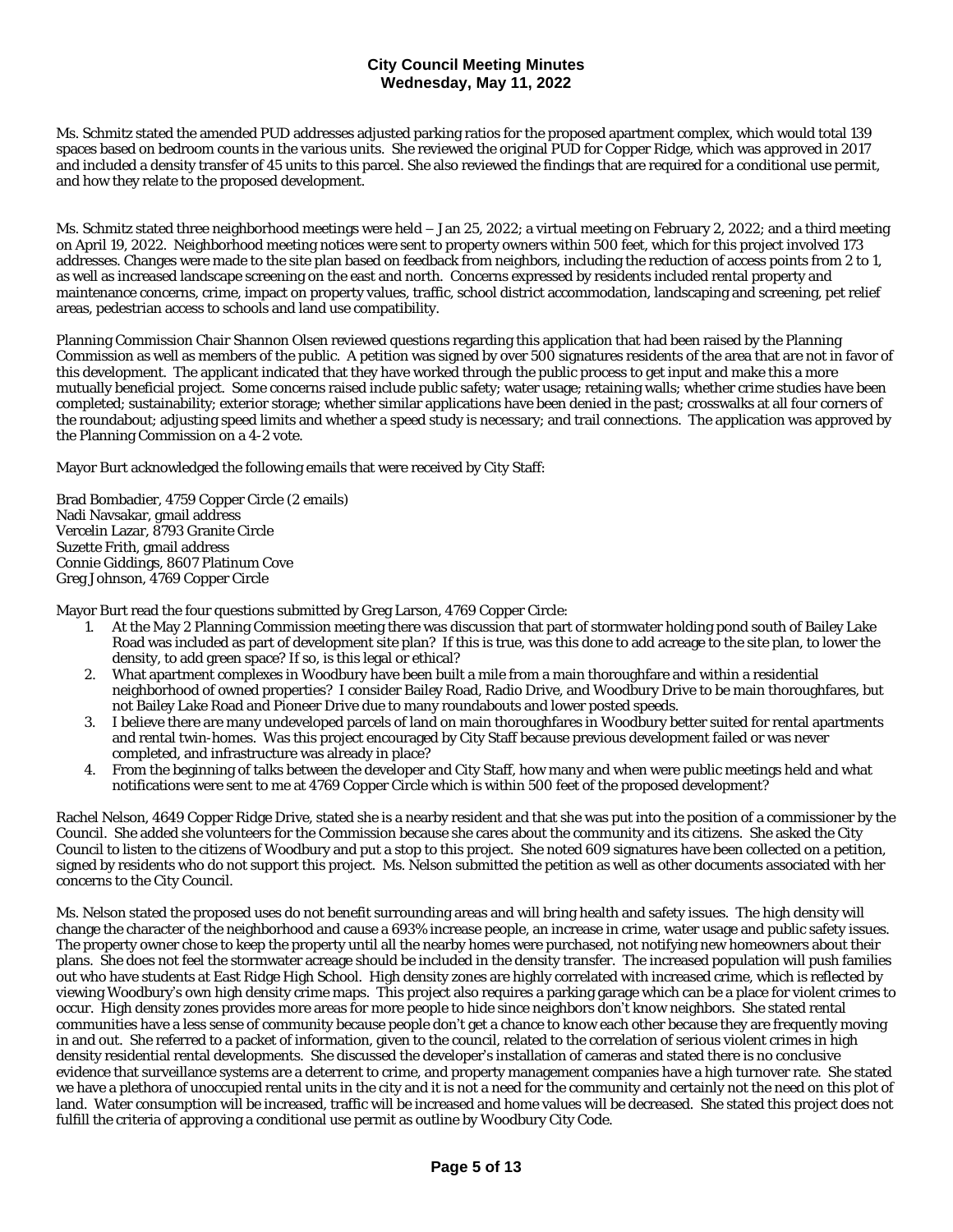Jeff Cassellius, 4630 Copper Ridge Drive, introduced his daughter Riley. He stated his family lives near the park, and he expressed concern about safety for his children.

#### **Recess**

Mayor Burt recessed the meeting at approximately 8:10 p.m. due to severe weather warnings.

Mayor Burt reconvened the meeting at approximately 9:10 p.m.

Mr. Cassellius stated residents do not want the development. He asked the City Council not to support the request. He thanked the City Council for everything they do on behalf of the City's residents.

David Deer's name was announced by Mayor Burt. Mayor Burt was informed that he left the meeting.

Misty Bourke, 4860 Copper Ridge Drive, ask the City Council to vote no on the high-density project in the interests of safety for children and grandchildren. She expressed concern about the number of vehicles and added traffic that will be generated by the development. She asked the City Council to show residents that they care about safety by voting no on this project.

Narayan Rajagopal, 8832 Granite Court, stated this project proposal will not be safe for his kids. He added he would not have chosen this neighborhood if he had known about this.

Nick Miller's name was announced by Mayor Burt. Mayor Burt was informed that he left the meeting.

Darrell Grannis, 4648 Copper Ridge Drive, stated he supports what the other residents are saying. He added there are no other apartment complexes in residential neighborhoods, and this would set a precedent for other developments. He noted the developer is here to make money, and he supports something more compatible with the owned townhouses across the street.

Daphne Norman, 4604 Bailey Lake Circle, stated the City Council would be putting an ugly apartment building that would ruin her view of the sunset. She added she is a future voter.

Shoaib Kandlawala, 4578 Bailey Lake Circle, stated the Comprehensive Plan defines low-density mixed residential and categorizes house types, including single family homes, detached homes, twin homes, townhomes and detached townhomes. He added there is no mention of apartments. He noted he lived in CityWalk for 3-4 years, which was the best apartments in Woodbury. He urged the City Council to deny this request.

Jayasri Mikkilineni's name was announced by Mayor Burt. Mayor Burt was informed that Jayasri Mikkilineni left the meeting.

Madhan Radikindi's name was announced by Mayor Burt. Mayor Burt was informed that Madhan Radikindi left the meeting.

Prakash Podaralla, 4512 Ashton Curve, stated he agrees with all the residents who have spoken.

Charles Nyberg's name was announced by Mayor Burt. Mayor Burt was informed that Mr. Nyberg left the meeting.

Rahul Raghav, 4744 Bluestem Way, Ashton Ridge Community, stated he agrees with everything that has been said. He expressed concern about security and safety for parents whose children are coming back from East Ridge High School late at night, as parents will now have to pick them up. He added rental properties will kill the sense of belonging and responsibility of the neighborhood. He noted we have all lived in apartments and see how involved we were in the community. He expressed his strict opposition to the project.

Saqib Khawaja, 8652 Platinum Drive, stated he concurs with everything that has been said so far. He added the 2040 Comprehensive Plan does not identify apartments in the low density.

Kelsey Solberg, 4524 Cobalt Drive, stated there are currently 712 open apartments for rent in Woodbury, and an additional 300 will be available in 2023, for a total of over 1,000 available apartments. She added Woodbury does not need another apartment building. She noted the builder is proposing to build cheaper apartments than other apartments in Woodbury.

Catalina Jones, 8830 Granite Court, stated she has been to every neighborhood meeting, and she lives directly across from where the apartment building will be built. She urged the City Council to understand how it would feel to have a big building in front of their house, with people looking in the windows every day. She added she has a young daughter, and it is painful to consider the implications of this development on their home. She asked the City Council to think about all the people sitting here, and the efforts they have made for their homes, before voting yes on this project.

Mai Nguyen, 8519 Titanium Circle, stated her daughter feels safer living in Woodbury than on campus in Dinkytown and plans to move home. She added she will have to tell her daughter it is not as safe as you think. She urged the City Council to vote no.

Mayor Burt moved, seconded by Councilmember Morris, to close the public hearing.

## **Page 6 of 13**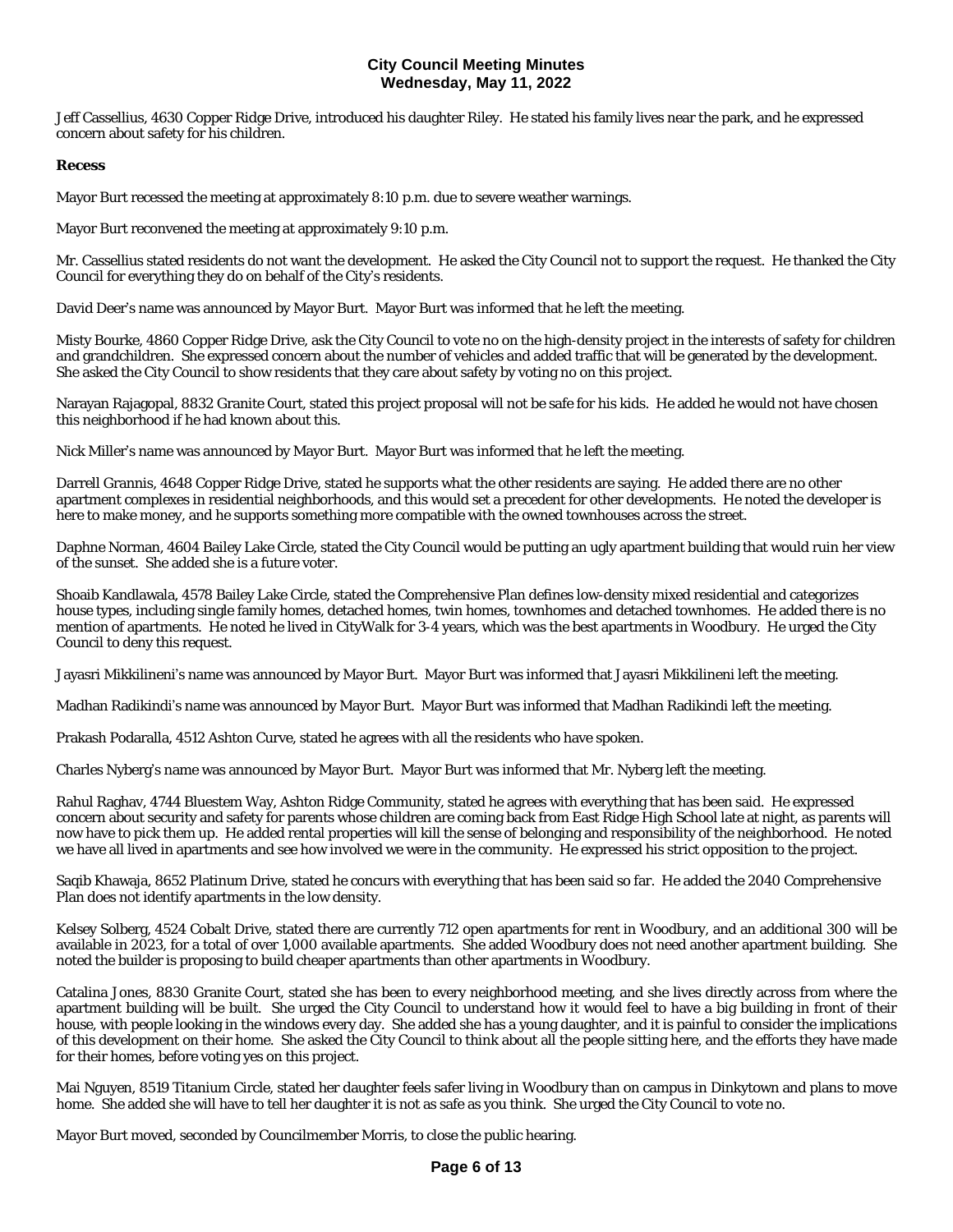Voting in Favor: Wilson, Date, Morris, Santini, Burt Absent: None

Mayor Burt asked whether the findings of fact meet the requirements of the Ordinance. City Attorney Pam Whitmore stated the City Council has a recommendation from the Planning Commission, as well as research and analysis by City Staff. She added the Ordinance provides developers with specific requirements for compliance to obtain a CUP. She noted review of any City Council's decision would be based on if Council acted reasonably in its decision and if Council's Findings of Fact are tied to the conditions set forth in the city ordinance.

Councilmember Santini asked how many townhomes were included on the ghost plat. Ms. Schmitz stated there were approximately 90- 100 proposed townhomes.

Councilmember Santini asked how far the grade will be reduced in relation to existing townhomes. Assistant Community Development Director/City Planner Eric Searles stated the general grading sets up a walkout elevation for the apartment building, with a stepped down transition as you get closer to Pioneer Drive.

Councilmember Santini asked if the rezoning from R-1 toR-4 would be needed if a different development proposal was being considered. Ms. Schmitz said that the rezoning would be still be required to allow for urbanized development.

Councilmember Santini stated, with regard to landscape screening, more mature trees are not always desirable because they have a higher chance of failing. Mr. Searles confirmed this, adding the City collects security for two growing seasons for trees to survive. He added the City's property maintenance ordinance requires that landscaping included as part of an approved plan would need to be replaced by the landowner, even if it is after the two year escrow.

Councilmember Wilson asked whether the parcel would be considered high density if it were a stand-alone piece of property, given the acreage minus the stormwater area. Mr. Searles stated the property would be 9.5 units per acre without the stormwater management area, which is considered medium density. In response to a question from Council Member Wilson, Mr. Searles stated the proposal meets the 3.5 units per acre requirement based on the overall gross acreage of the entire Copper Ridge PUD.

In response to a question from Council Member Wilson regarding trees and security collection and what happens if after five years trees need to be replaced, Mr. Searles explained that the city has property maintenance ordinances that requires landscaping that has been placed, as a part of an approved landscape that would require the landowner to replace.

Councilmember Wilson stated, for clarification, the City Council has received and reviewed copies of all the emails that were received from members of the public on this issue.

Councilmember Wilson asked why there was a delay in bringing forward this application since the PUD was approved in 2017. Brian Friemann, the applicant, stated his company acquired the land in August 2021.

Councilmember Wilson asked about the ghost plat that laid out townhomes on the property. Mr. Searles stated that the City requires a ghost plat for adjacent vacant property to identify that there will be development on the property, and allows for an early review by City Staff related to public infrastructure and impacts to adjacent property. He added that rarely do the ghost plats come in exactly as shown, but they typically are consistent in terms of density.

Councilmember Wilson stated the amenities are private and asked whether the trail connections will be private. Mr. Searles stated they are proposed to be private but it is anticipated that the public will utilize them. Councilmember Date affirmed the sidewalks/trails will be privately maintained but anyone can use them.

Councilmember Wilson stated the City Council is obligated to honor the density transfer that was completed in 2017, and that something will be developed on this property. She noted the importance of doing due diligence when you buy a home, but added that in this situation, it would have been hard to do due diligence and think that something other than what is currently around the area would be proposed. She added she is trying to figure out how the apartment complex will fit into the existing neighborhood, as it is taller than the other buildings in the area, and noted that directly across the street from the proposed apartment are two-story townhomes. She noted she supports having a diversity of housing and neighborhoods, but she's not sure that a three-story apartment complex fits in the middle of this residential area.

Mayor Burt asked for clarification as to the height of the adjacent townhomes. A conversation ensued regarding the height of townhomes that are near the proposed development. Mrs. Searles noted that there are two-story townhomes directly adjacent to the proposed apartment, but there are also three-story townhomes in this area as well.

Councilmember Morris stated that while this application does what the city desires to do from a diversity of housing perspective, the folks who will be directly affected by the development have a different opinion, and he needs to consider their interests as well. He noted that he could argue that some of the findings are not met, for example in terms of public health, safety and general welfare, the ability to effectively screen the apartment building due to its height. He noted he likes certain aspects of this project, as it decreases the amount of impervious surface and feels more open, but he also agreed with Councilmember Wilson's comments about due diligence and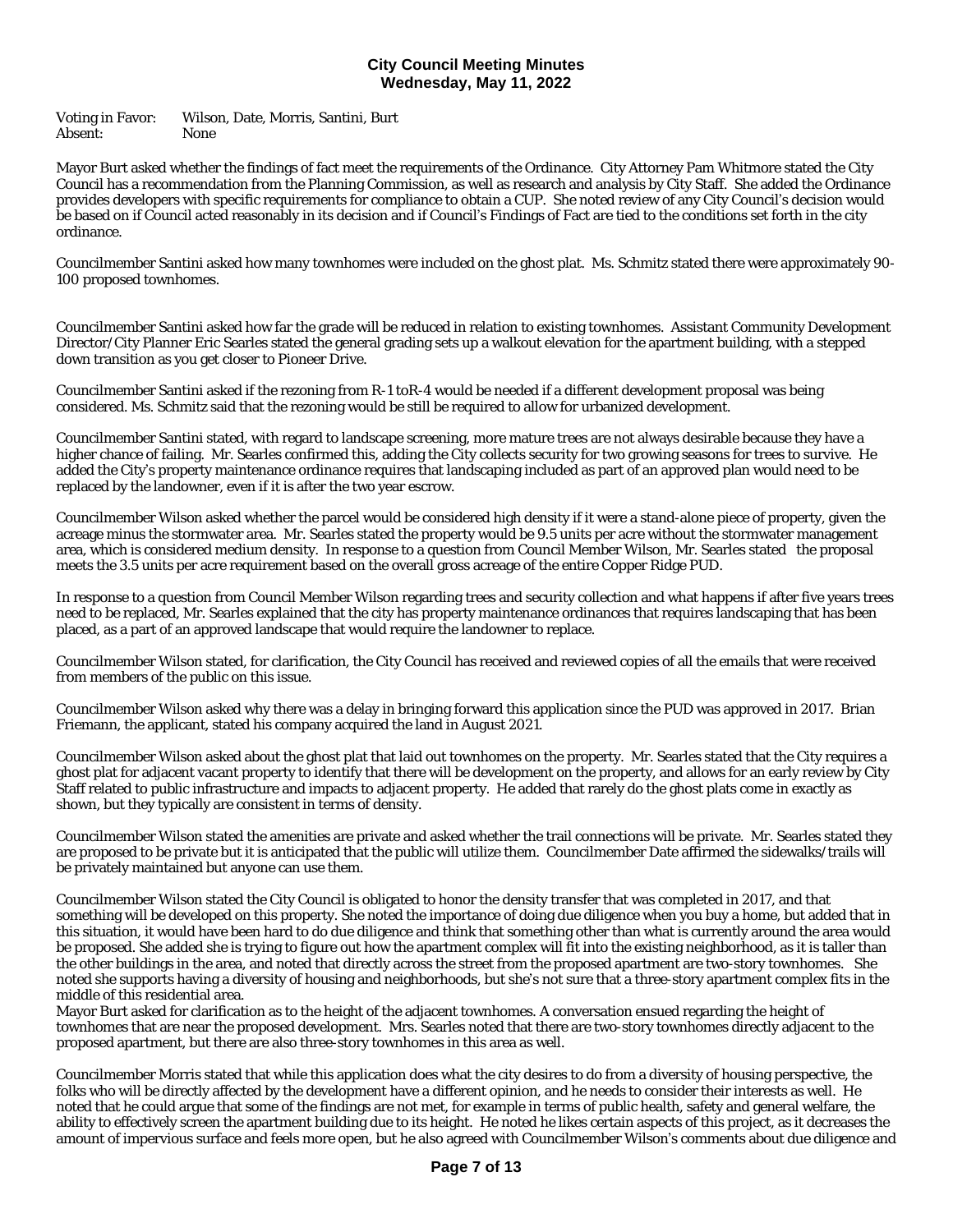that an apartment building was not something that would have been anticipated. He does not believe that an apartment building is the right fit for this location. He added that he feels we can still achieve the density with a different project.

Councilmember Date stated the property is adjacent to her home, and many of the people who spoke tonight are her neighbors. She added she believes the City had a responsibility to review ghost plats to ensure they can meet the proposed density and other considerations, and that there is a disconnect between the ghost plat and the density transfer figures. She noted this proposal has more open space than the original version, which she likes. She expressed her intention to abstain from voting as the project is adjacent to her home.

Councilmember Santini stated she struggles with the default assumption that people who live in apartments will probably cause crime and that a rental project may cause an unsafe environment. She added she grew up in an apartment, and she never felt less committed to her community because of it. . She added that the City of Woodbury is looking toward the future, which will include residents of this development as well as current residents. The City Council has expressed a desire for people to feel welcomed in Woodbury, and she does not support the sentiment that people who live in rental units would not be contributing community members. She stressed the importance of diverse housing options that provide opportunities for all people who want to live in Woodbury. She acknowledged the concerns of current residents who live adjacent to the property, and while she supports the rental and density aspects of the proposal, she agrees that the issue may be more related to the apartment product itself.

Mayor Burt cautioned against assuming that renters are of lesser value in the community. She added many people choose to rent for various reasons, and market conditions are favorable for renters right now. She said that the original ghost plat felt very dense, and this proposal had more open space and landscaping, but she also questioned whether the apartment building is the right product here. She noted the property has certain development rights and is guided for future development, and it will not remain empty. Mr. Searles confirmed this will continue to be a development site.

Mayor Burt stated the ghost plat could be pursued, although it would have less consolidated open space and more impervious surface.

Councilmember Wilson stated a townhome development could mimic the west side of Granite Court, which would allow for a similar design with green space and would be more representative of the neighborhood. Councilmember Morris agreed.

Mr. Gridley reviewed possible actions by the City Council: a vote either in favor of or against the application; table the issue with no particular direction; or table the issue with direction to City Staff. He also clarified that a majority of the council with the abstention is needed to pass a motion, which means three of the four voting members.

Mr. Searles stated, by State statute, municipalities must review applications within 60 days. The City can extend that to 120 days if a completed application has been submitted. To date, there is not a complete application on file for this development.

Mayor Burt stated she would like to explore something closer to the ghost plat. She stressed that this still could potentially mean all rental units, and that all townhomes may bring increased traffic.

Councilmember Santini stated there could also be a potential of more parking spaces associated with the ghost plat concept with all townhomes than what is proposed with the development currently under consideration.

Councilmember Morris stated he would like to make a motion of denial based on a few of the findings not being met.

Mr. Searles stated the City Council could table the item and direct City Staff to evaluate the findings from a denial perspective and redraft the Resolution which would be brought back to Council at a future meeting.

Councilmember Morris withdrew his motion.

Councilmember Morris moved, seconded by Councilmember Wilson,

To adopt a motion to table the Copper Ridge 9th Addition; Rezoning; Amended Planned Unit Development; Conditional Use Permit; Preliminary Plat and Site and Building Plan; Project No. 28-2021-00473 and direct City Staff to revisit findings of fact in pursuit of denial.

## Discussion during motion:

Councilmember Santini asked whether the City Council should address the change in zoning at this meeting to help with future conversations.

Mr. Searles stated it would be appropriate to approve a portion of the project, or it can be reviewed with the rest of the application.

Councilmember Wilson suggested the zoning should be addressed when the City Council discusses this development at a future meeting.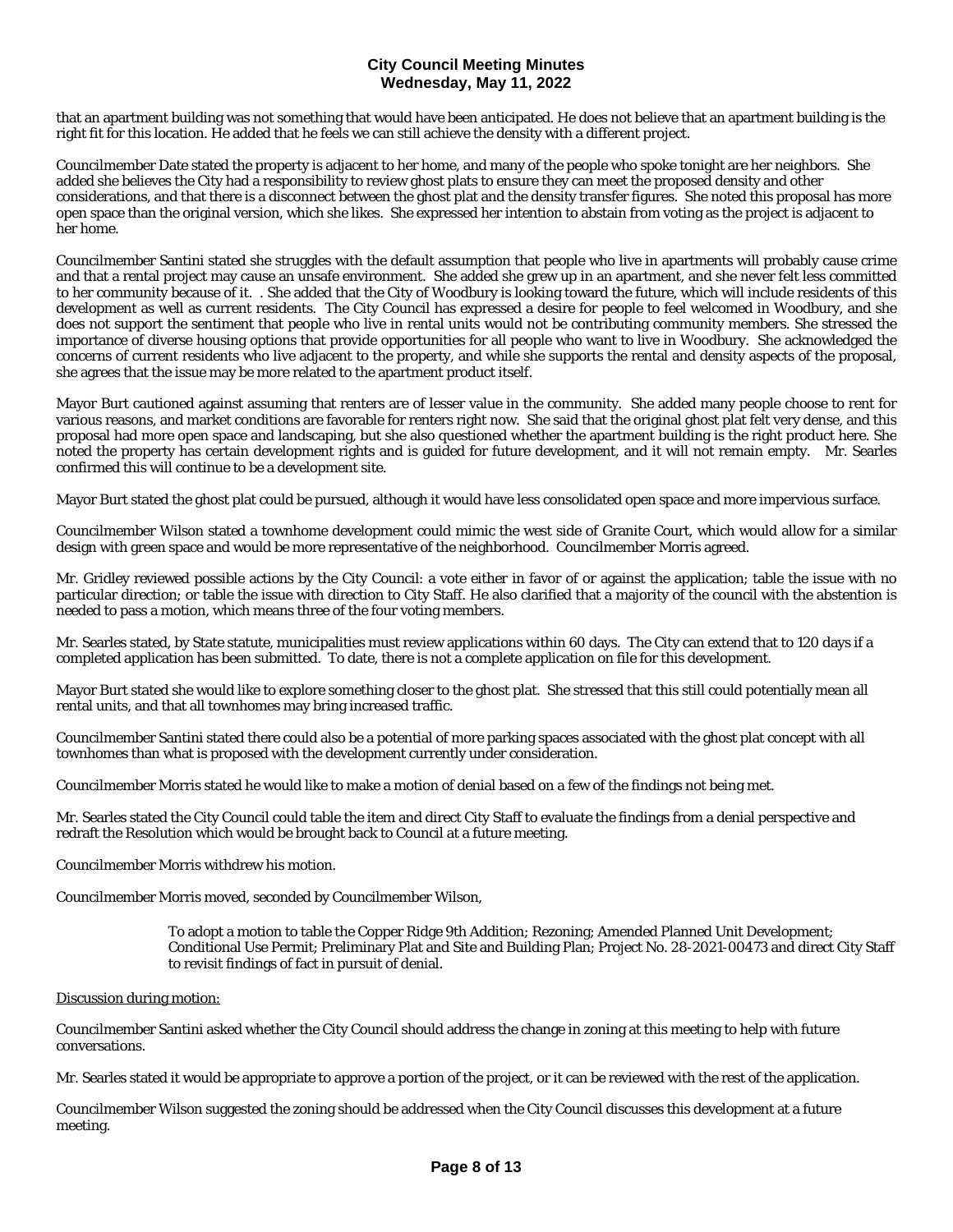City Attorney Whitmore said that since the project is being tabled there is no justification for the rezoning at this moment so to have it at a later date is okay.

Councilmember Wilson added she would like Council to discuss the density transfer tool in the future. She understands that we can't go back and change the density transfer that was approved as part of this original PUD in 2017, but how can we better utilize this tool going forward.

Mr. Searles stated it would be fair and reasonable to illustrate the maximum density allowed in future ghost plats especially if there is a density transfer.

## **Voting via voice:**

Kim Wilson – aye Andrea Date – abstain Steve Morris – aye Jennifer Santini – aye Anne Burt – aye

## **C. Resurrection Lutheran Church Farmers' Market; Interim Conditional Use Permit; Project No. 27-2022-00489**

Mayor Burt declared the public hearing open.

Ms. Schmitz reviewed an application for an Interim Conditional Use Permit for a farmers' market at to be held at Resurrection Church at Bailey Road and Woodbury Drive, which is zoned R-4 – Urban Residential and guided as public/semi-public on the Land Use Plan. An ICUP is required for the farmers' market to ensure compliance with the Zoning Ordinance. The market will be held Tuesday evenings from 2:00 p.m. – 7:00 p.m., including set-up and clean-up, from late May through the end of September. There is on-site parking for up to 25 vendors, and 53 parking spaces for vendors and pedestrian circulation. There are no conflicting uses on the site.

Ms. Schmitz stated a neighborhood meeting was held on April 4, 2022 and one person attended. City Staff was contacted by an additional resident, and questions were raised regarding terms of use, circulation on Bailey Road, and potential security.

Planning Commission Chairperson Shannon Olsen stated the applicant will be responsible for reviewing vendor applications, and tent sizes are not regulated. She added the application was approved on a 6-0 vote by the Planning Commission.

Mayor Burt moved, seconded by Councilmember Morris, to close the public hearing.

Voting in Favor: Wilson, Date, Morris, Santini, Burt Absent:

Councilmember Santini stated eastbound Bailey Road gets really backed up and could be a traffic and public safety concern.

Paul Edgerton, West Lakeland Township, stated he is the market manager, and this issue was discussed with City Staff.

Mayor Burt stated perhaps a temporary right turn only could be considered. Councilmember Morris stated that could be added as a condition in the ICUP, during periods of operation.

Engineering Director Chris Hartzell stated a right turn only sign would be required and would be difficult to enforce at an intersection that is designed with a full access. He added the applicant is correct in indicating that this will only be a problem during certain times of the day, and further study is needed. He noted City Staff monitors these types of situations and can find workable solutions.

Mr. Edgerton stated there will be a soft open for the market on May 24, 2022, with an official open date of May 31, 2022.

Councilmember Santini moved, seconded by Councilmember Date,

To adopt the following resolution

To adopt the following resolution **Resolution 22-113** 

#### **Resolution of the City of Woodbury, Washington County, Minnesota adopting findings of fact for Resurrection Lutheran Church Farmers' Market, Project No. 27-2022- 00489, subject to the conditions as outlined in Council Letter 22-146:**

1. The Interim Conditional Use Permit shall terminate upon a change in zoning regulations which would prohibit the use or upon violation of the conditions under which the permit was issued.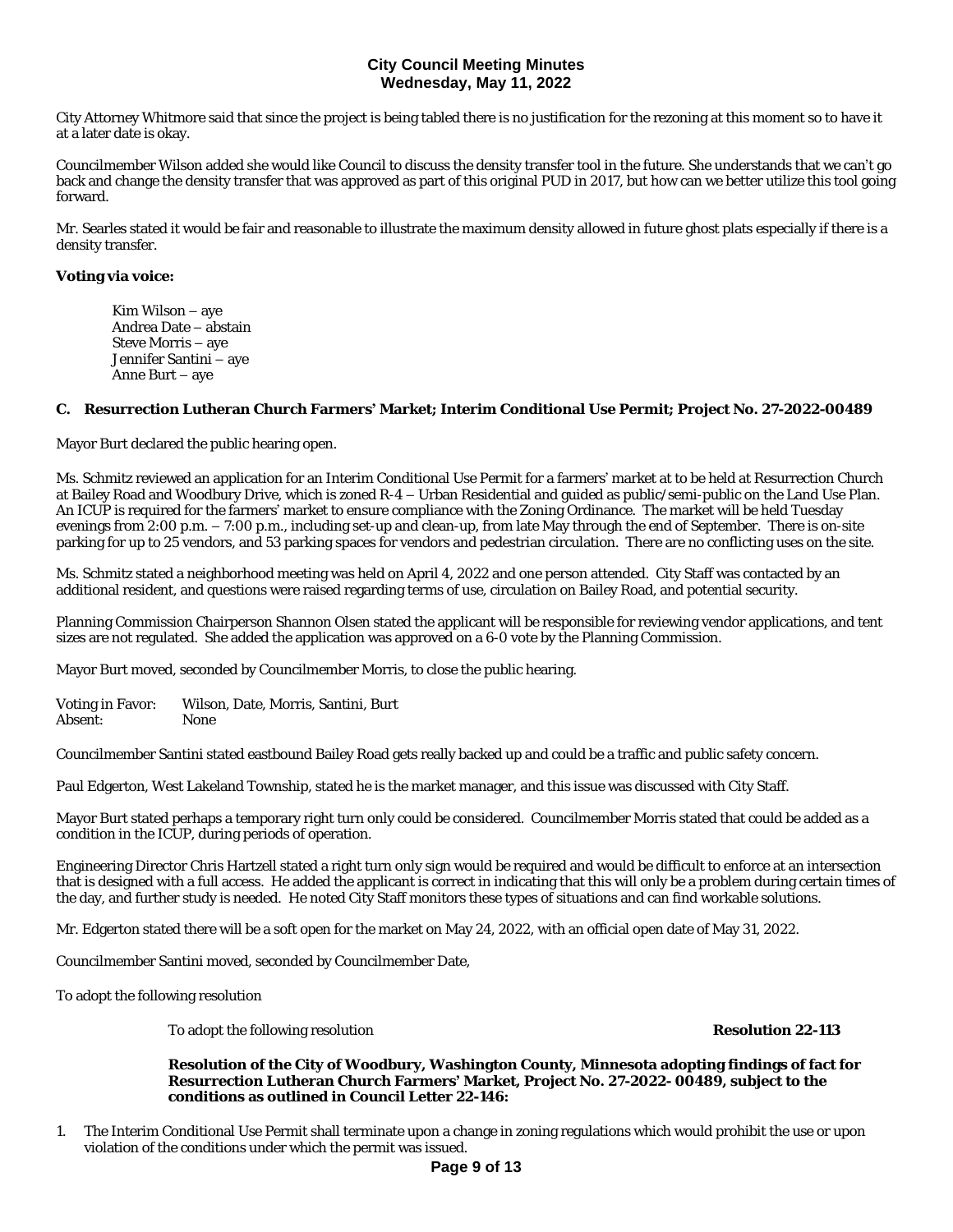- 2. Upon the occurrence of the date or of the criteria for termination set forth in the Interim Conditional Use Permit, the City shall notify the Permittee in writing that the Interim Conditional Use Permit shall terminate not later than 30 days after the date of such notice.
- 3. The Interim Conditional Use Permit shall be reviewed annually but may be reviewed at any time if the City Council is of the opinion that the terms and conditions of the permit have been violated or if one of the criteria for termination has been met.
- 4. The Resurrection Lutheran Farmers' Market will be open on Tuesdays from late May through the last Tuesday of September. The hours of operation will be from 2:30 p.m. to 7:00 p.m.
- 5. The Applicant shall be allowed four (4) temporary signs. One sign shall not exceed 24 square feet in area and not more than six (6) feet in height. The other temporary, directional signs must not exceed four (4) square feet and be located onsite, at least 15 feet from the back of Council Letter 22-146 May 11, 2022 Page 2 the curb. The signs shall be permitted to be installed on Monday evening and removed on Wednesday morning.
- 6. The market manager shall ensure the site is cleaned up after market hours.
- 7. Parking for vendors and customers shall be restricted to asphalt only, no parking in the grass or medians will be permitted.
- 8. The Interim Conditional Use Permit shall be executed prior to the market becoming operational.
- 9. Barriers and cones shall be present at all times when the market is in operation. If operational issues are identified by the City, the Applicant shall work with staff to create a circulation plan for the site.

## **Voting via voice:**

Kim Wilson – aye Andrea Date – aye Steve Morris – aye Jennifer Santini – aye Anne Burt – aye

## **D. Adoption of Special Assessments for the Lake Road 4-3 Lane Conversion Project**

Mayor Burt declared the public hearing open.

Mike Hejna, Principal Engineer, reviewed project scope and assessments related to re-paving the section of Lake Road between Courtly Road and Tahoe Road and between Woodlane Drive and Pioneer Drive, and mill and overlay project and re-striping from a 4 to 3-lane section. A 2-week road closure is planned at the intersection of Courtly and Lake Roads. One property owner for four parcels is being assessed for this project.

Mr. Hejna stated a project to repave the trail between Wooddale Drive and Pioneer Drive under a separate contract with the same contractor will be done concurrently, as well as a trail project on Lake Road and an intersection project.

Mayor Burt moved, seconded by Councilmember Morris, to close the public hearing.

Voting in Favor: Wilson, Date, Morris, Santini, Burt Absent:

Councilmember Wilson requested clarification regarding the number of parcels and minimum assessments for each parcel. She added the assessments seem low. Mr. Hejna stated there are 4 parcels with a single owner in an area of higher density than that which is required for the assessment policy.

Mr. Hartzell stated housing densities of 5 units per acre or more are exempt from the minimum assessment.

Councilmember Wilson asked whether the sidewalks are rolled into the assessment. Mr. Hartzell stated this is a trail. He added the City Council voted to pre-empt the assessment policy with the creation of the Parks and Trails Capital Replacement Fund from franchise fees that were collected.

Councilmember Wilson asked whether sidewalks and trails are included at 100% in the roadway policy. Mr. Hartzell confirmed that trails are part of the Trails Capital Replacement Fund. He added no properties have been assessed for rehabilitation of trails.

Mayor Burt stated there may be an opportunity to clarify that policy. Mr. Gridley agreed.

Councilmember Morris moved, seconded by Councilmember Santini,

To adopt the following resolution **Resolution 22-114**

**Resolution of the City of Woodbury, Washington County, Minnesota adopting the special assessments for the Lake Road 4-3 Lane Conversion Project.**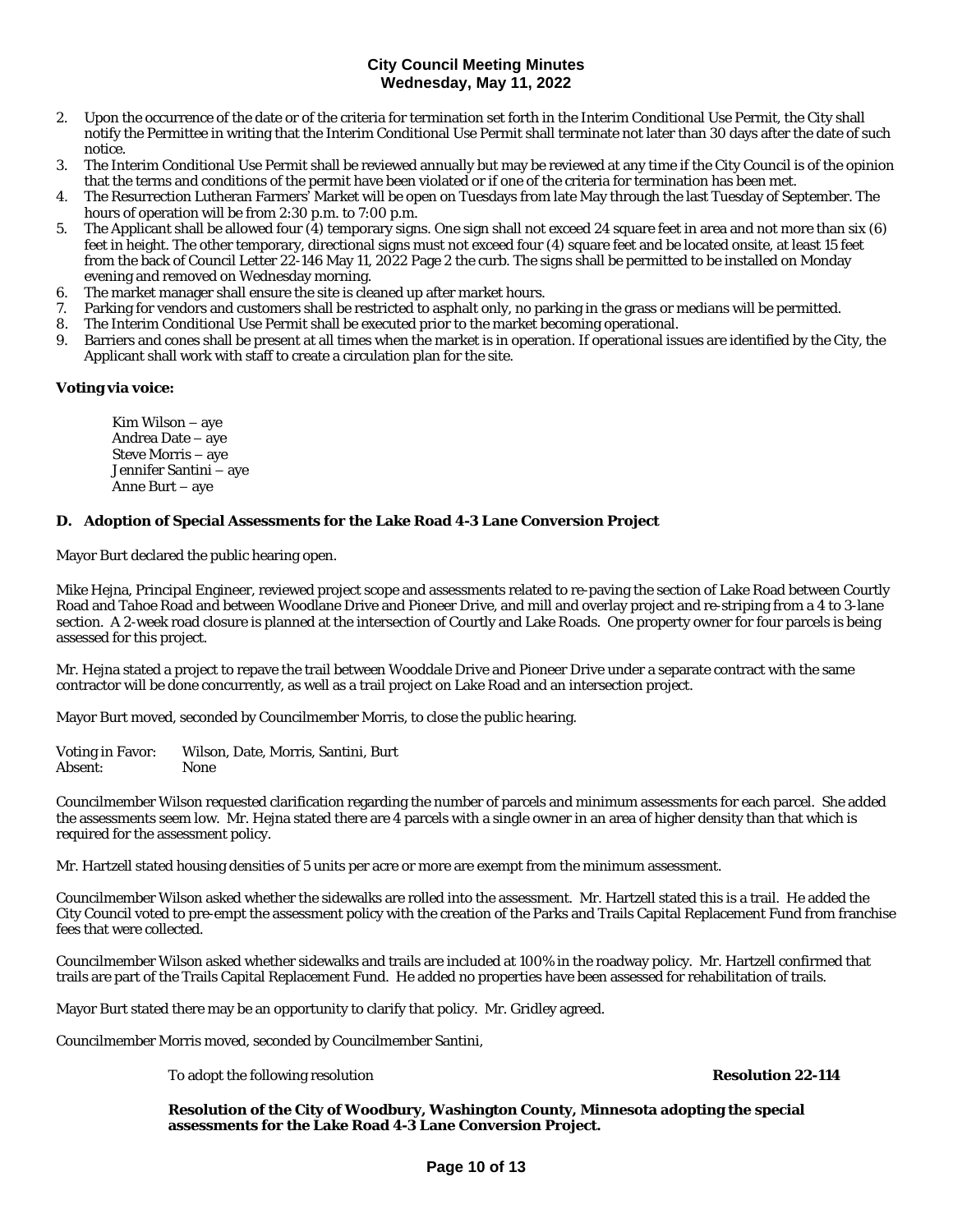## **Voting via voice:**

Kim Wilson – aye Andrea Date – aye Steve Morris – aye Jennifer Santini – aye Anne Burt – aye

## **E. Lake Road 4-3 Lane Conversion Project; Award Contract; Amend Budget; Consultant Selection**

**At the request of staff, Mayor Burt announced that this item be tabled to the May 25, 2022 City Council meeting.**

## **Discussion**

## **A. Consent Agenda Item 6C Related to the Lake Road Trail Rehabilitation Project**

Councilmember Morris moved, seconded by Councilmember Santini,

To adopt the following resolution **Resolution 22-115**

**Resolution of the City of Woodbury, Washington County, Minnesota awarding the construction contract to McNamara Contracting for the Lake Road Trail Rehabilitation project and authorizing the Mayor and City Administrator to sign said contract.** 

## **Voting via voice:**

Kim Wilson – aye Andrea Date – aye Steve Morris – aye Jennifer Santini – aye Anne Burt – aye

Councilmember Morris moved, seconded by Councilmember Santini,

To adopt the following resolution **Resolution 22-116**

**Resolution of the City of Woodbury, Washington County, Minnesota amending the Street Reconstruction / Maintenance Fund and Parks and Trails Replacement Fund Budgets for the Lake Road Trail Rehabilitation Project.**

## **Voting via voice:**

Kim Wilson – aye Andrea Date – aye Steve Morris – aye Jennifer Santini – aye Anne Burt – aye

## **B. Approval of Minutes – April 13, 2022**

Mayor Burt explained that staff has included in the Council packet a red-lined version of the corrections to the April 13, 2022 meeting minutes to address the correction found by Councilmember Santini regarding an incorrect second on a motion. In addition, Councilmember Wilson, who initially pulled the minutes from the April 27, 2022 Consent Agenda for discussion, has shared with staff a list of additions she would like to have included in those minutes.

The City Council could move on the red-lined minutes but stressed the importance of reviewing Councilmember Wilson's request for additions and what the City's policy related to minutes guides us to do.

The City Council heard from the City Attorney last week that State statute requires a summary of Ordinances, Resolutions and claims in the minutes and does not require verbatim transcription of what occurred during the meeting. In addition, the City Council learned that the City hires a specialized professional service to create the minutes.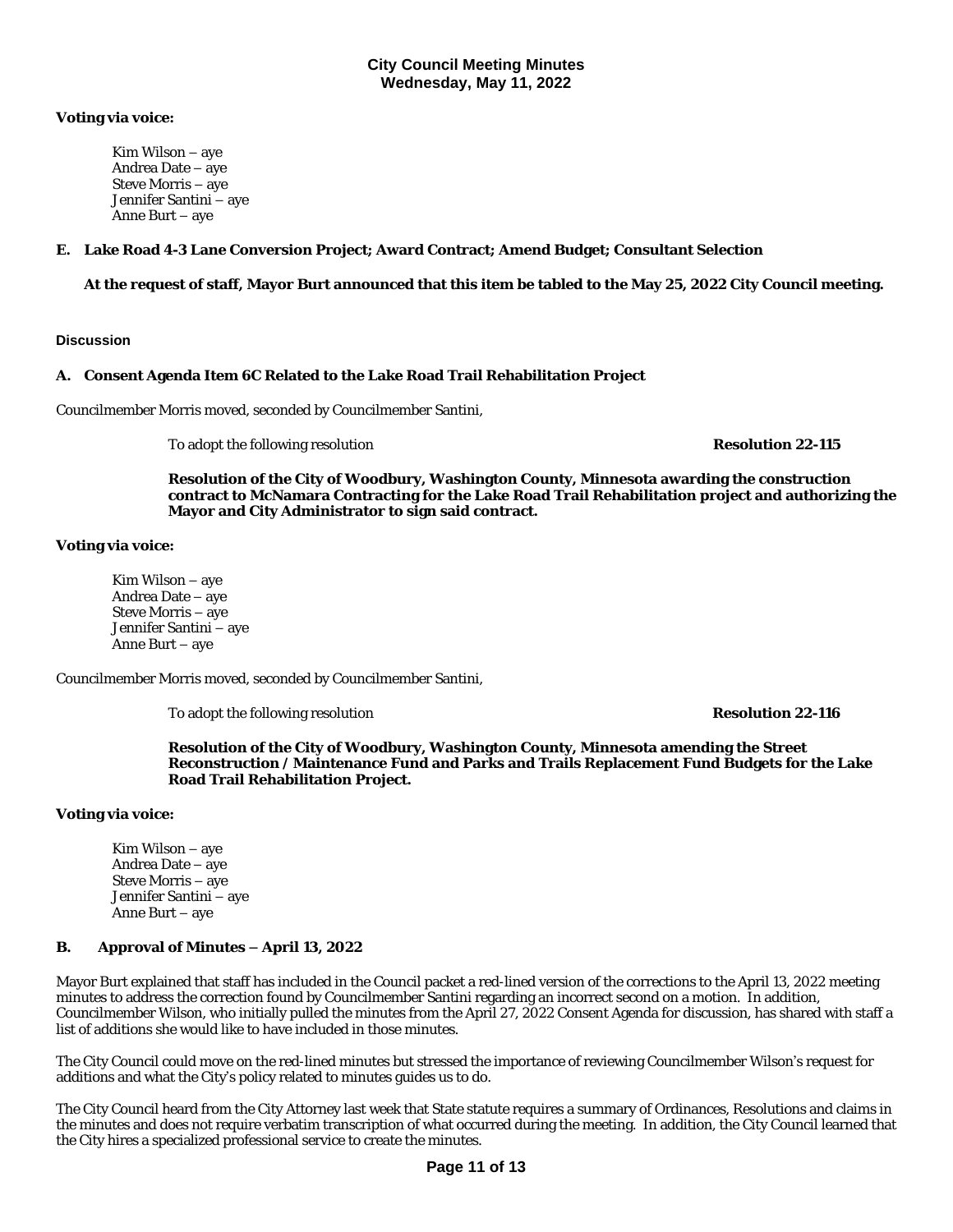Council Directive 2.5 states Council stays at a policy level and stays out of Operations by "refraining from becoming directly involved in the administrative activities of the City and to not intrude into those areas that are exclusively the responsibility of staff."

Mayor Burt stated, from her perspective, what goes into minutes is operations unless there is an error, in which case the City Council can pull the minutes and direct City Staff to correct them.

Councilmember Wilson stated she is not asking for a verbatim transcript but rather idea for idea and consistency. She stressed the importance of being consistent in the minutes.

Mayor Burt stated a professional transcription service is hired to produce the minutes and Ms. Blaeser reviews them for accuracy. She added the verbatim format is unnecessary and should be avoided.

Councilmember Wilson stated City Staff has an opportunity to review their statements and make corrections, but City Council does not.

Mayor Burt stated the City Council can make corrections when there is an error.

Attorney Whitmore stated the purpose of pulling the minutes is to make corrections. She added a correction is something that was stated wrongly as opposed to adding something that a Councilmember feels is missing, which is adding content.

Councilmember Wilson stated the transcription service could have two different people transcribing who would provide two different sets of minutes.

Mayor Burt stated this is an operations issue, and City Clerk Kim Blaeser is responsible for minutes and working with the transcription service.

Councilmember Wilson stated she is not saying that Ms. Blaeser is not good at her job.

Councilmember Morris asked whether meeting videos can be pulled from the City website. Ms. Blaeser stated videos are retained for 3 months per City records retention policy. She added the approved hard copy of the minutes is considered the official record.

Mr. Gridley stated the video is produced by the Cable Commission based on their protocols and is not the City's consideration.

Councilmember Wilson stated the City of Cottage Grove keeps their videos for years. Mr. Gridley stated the City has not directed the Cable Commission to keep videos for a specified amount of time.

Councilmember Santini stated she appreciated reviewing both sets of minutes and seeing that the minutes had not been edited. She asked whether other cities circulate minutes to Councilmembers prior to adding them to the meeting packet. Ms. Whitmore stated the League recommends summary minutes as required by Statute. She added cities that use a transcription service generally do not get involved in editing minutes content.

Mayor Burt moved, seconded by Councilmember Date,

To adopt a motion accepting the April 13, 2022 meeting minutes with the correction included in the meeting packet.

## **Voting via voice:**

Kim Wilson – nay Andrea Date – aye Steve Morris – aye Jennifer Santini – aye Anne Burt – aye

## **City Administrator's Report**

Mr. Gridley reviewed the following upcoming meetings:

May 16, 2022 – Planning Commission meeting May 25, 2022 – City Council meeting